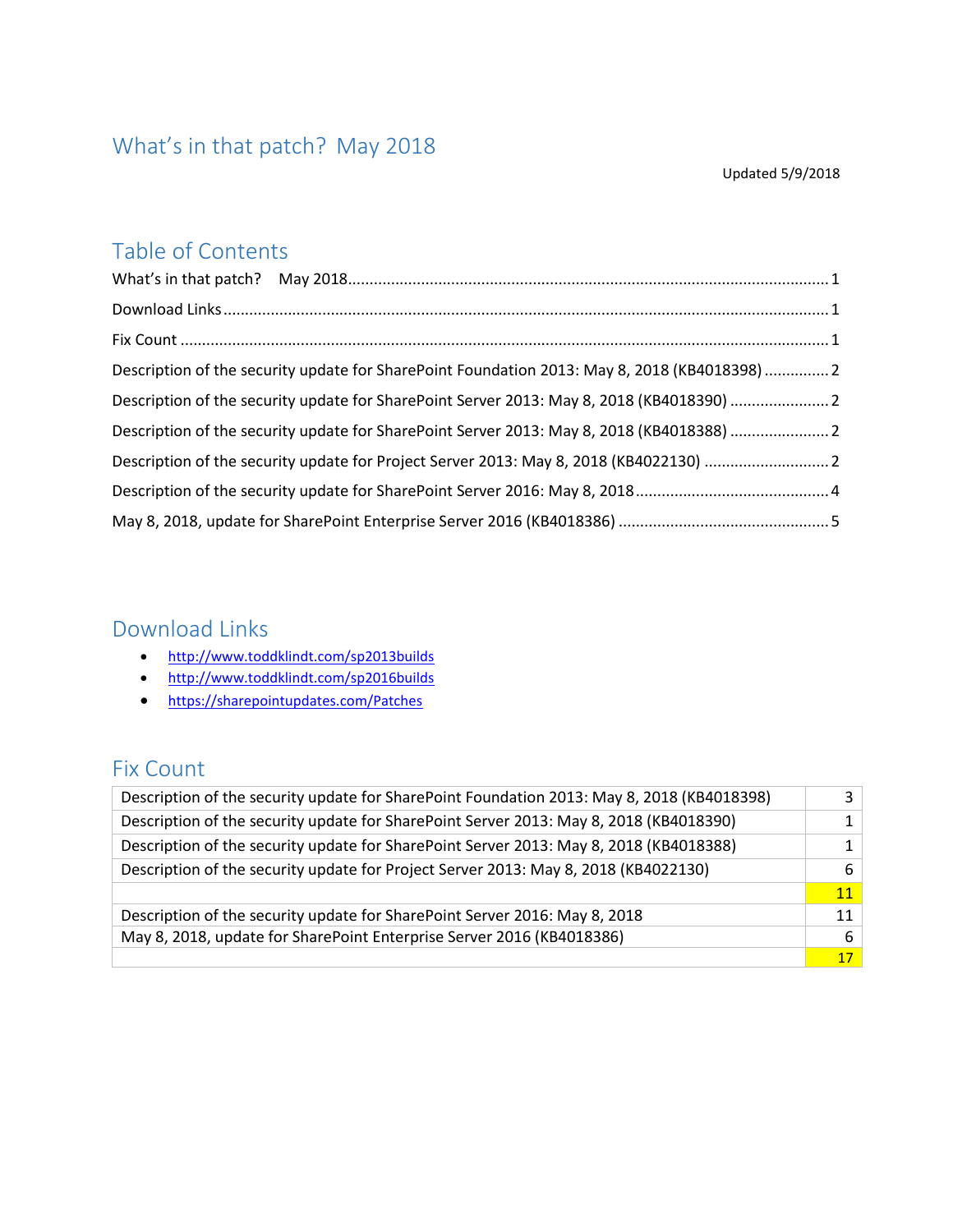# <span id="page-1-0"></span>Description of the security update for SharePoint Foundation 2013: May 8, 2018 (KB4018398)

- After you install the [security update for SharePoint Foundation 2013 \(KB3172540\),](https://support.microsoft.com/en-us/help/3172540) SharePoint Server 2013 is in an inconsistent state.
- Assume that you enable McAfee Security for SharePoint Server 2013. When you access a large OneNote file that has an attachment in SharePoint Server 2013, an application pool crashes intermittently.
- When a view has a **Totals** row for any columns and the Tabular View disabled, the Totals row is misaligned and the totals don't appear under the appropriate column.

# <span id="page-1-1"></span>Description of the security update for SharePoint Server 2013: May 8, 2018 (KB4018390)

This security update contains improvements and fixes for the following nonsecurity issue:

• This update improves Swiss translation.

# <span id="page-1-2"></span>Description of the security update for SharePoint Server 2013: May 8, 2018 (KB4018388)

• This security update resolves vulnerabilities in Microsoft Office that could allow remote code execution if a user opens a specially crafted Office file. To learn more about these vulnerabilities, see [Microsoft Common Vulnerabilities and Exposures](https://portal.msrc.microsoft.com/en-US/security-guidance/advisory/CVE-2018-8161)  [CVE-2018-8161.](https://portal.msrc.microsoft.com/en-US/security-guidance/advisory/CVE-2018-8161)

# <span id="page-1-3"></span>Description of the security update for Project Server 2013: May 8, 2018 (KB4022130)

This security update contains improvements and fixes for the following nonsecurity issues:

• After you publish a project plan, you look at the Manage Queue Jobs page and find that the ManagedModeTaskSynchronization job has failed, and you see error details similar to the following: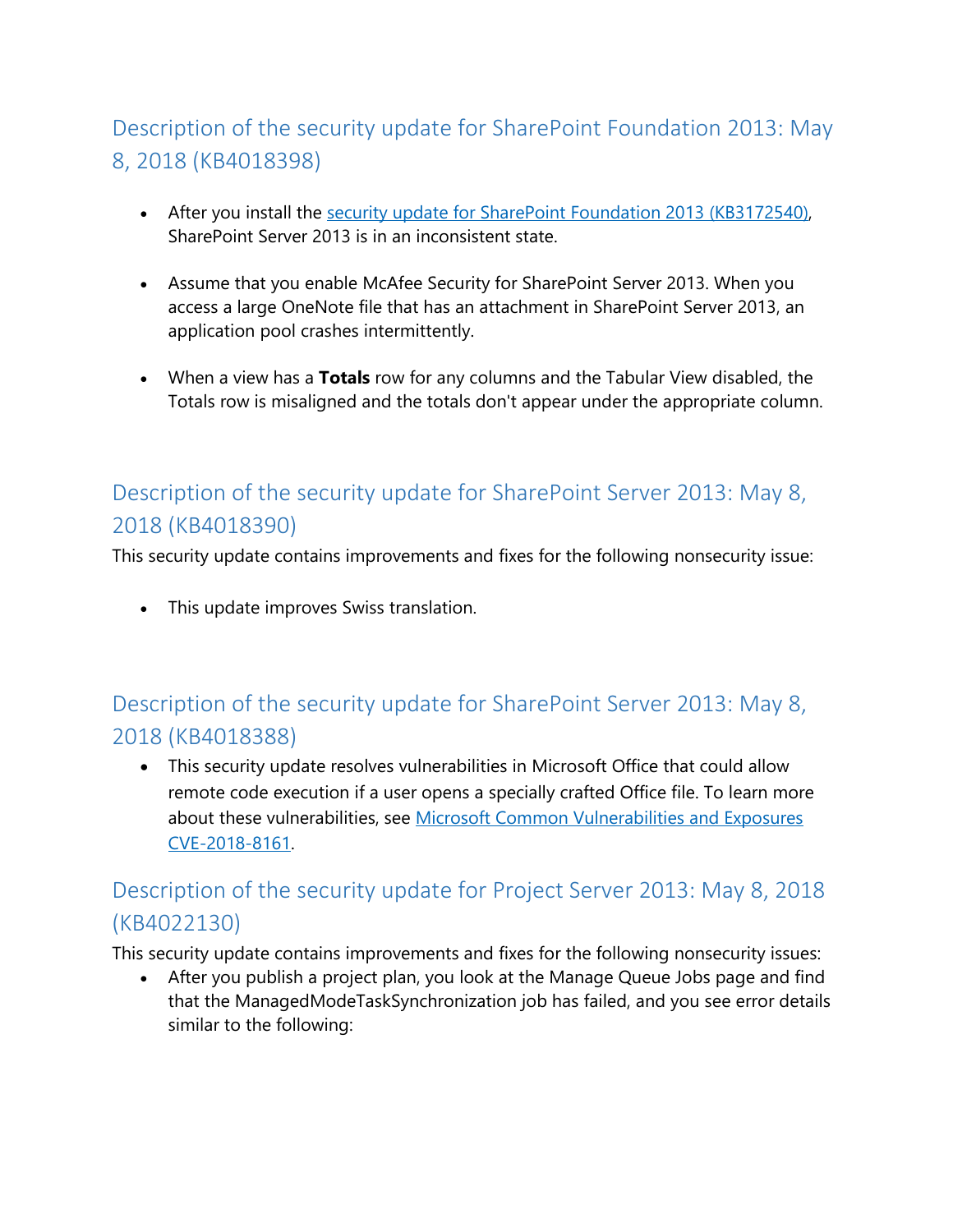GeneralQueueJobFailed (26000) - ManagedModeTaskSynchronization.SynchronizeTaskListInManagedModeMess age.

- The title on a Project Detail Page shows the "&" (ampersand) character displayed as "&amp".
- When you try to open a project from the Project Center while using Internet Explorer 11 in Windows 7, you receive the following error message:

Action Not available. Project Professional needs to be installed to open the project. Install project and try again.

• Status managers see the following error message in the status updates history page:

\_error loading

- Consider the following scenario:
	- As a team member, you open your timesheet and enter work for two adjacent days.
	- On the first day, you set the actual work value back to zero.
	- On the first day, you set 8 hours of non-working time on an administrator task (for example, vacation)
	- You send a status update for approval.
	- You open the previous week timesheet.
	- You enter actual work values.
	- You send the timesheet for approval, and the status manager approves it.

In this case, the actual work entered on the second of the two days moves to the first day. The actual work should not move when the status update is applied to the project.

• This update fixes the CRTL+S keyboard shortcut save functionality on Project Detail Pages for the Arabic, Finish, and Portuguese versions.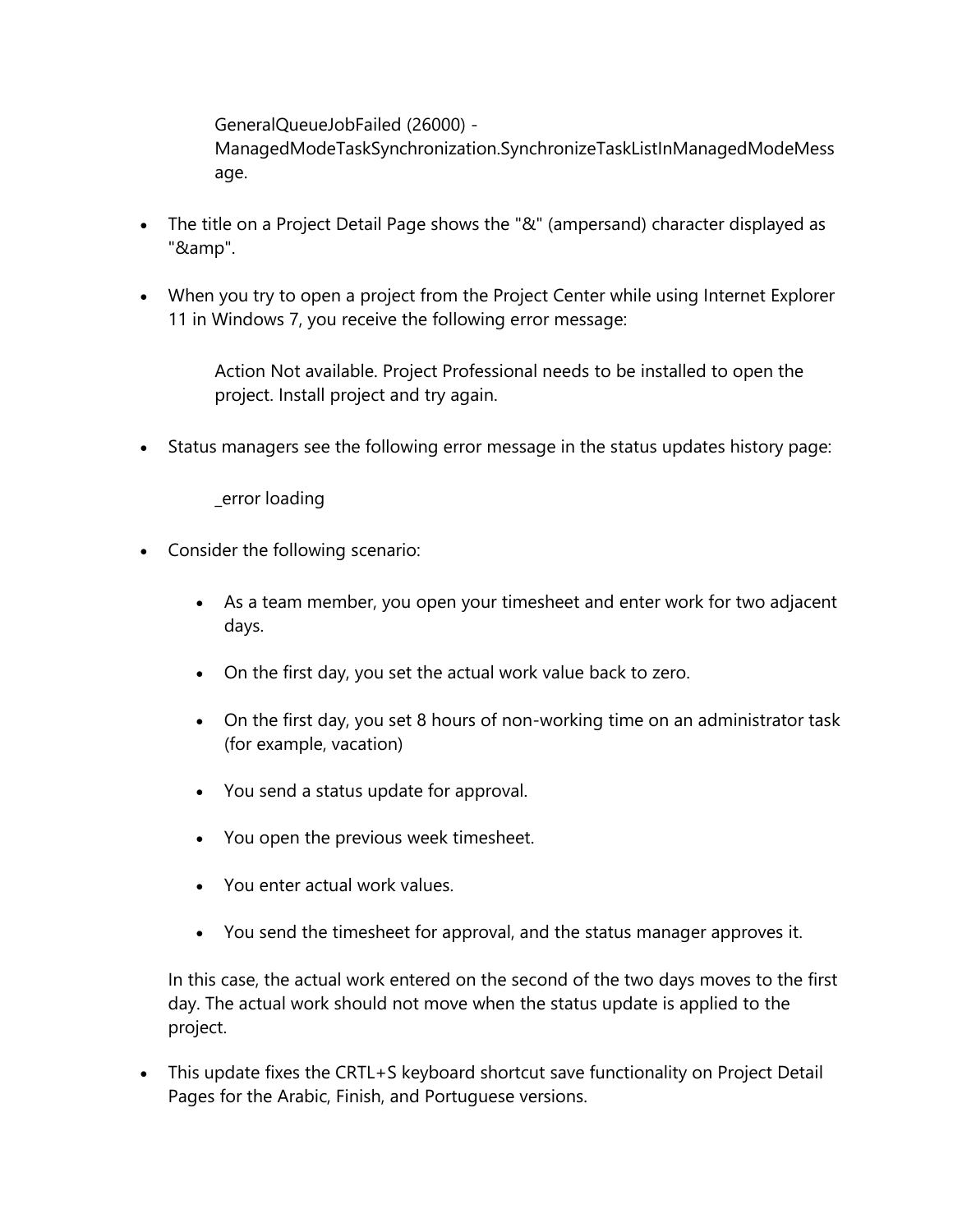## <span id="page-3-0"></span>Description of the security update for SharePoint Server 2016: May 8, 2018

This security update contains improvements and fixes for the following nonsecurity issues in Project Server 2016:

- If the proxy for the Project Service Application services already exists when you create a new Project Service application by using **Install-SPService – Verbose** command, an additional proxy for the service is created.
- Consider the following scenario:
	- As a team member, you open your timesheet and enter work for two adjacent days.
	- On the first day, you set the actual work value back to zero.
	- On the first day, you set 8 hours of non-working time on an administrator task (for example, vacation)
	- You send a status update for approval.
	- You open the previous week timesheet.
	- You enter actual work values.
	- You send the timesheet for approval, and the status manager approves it.

In this case, the actual work that was entered on the second of the two days moves to the first day. The actual work should not move when the status update is applied to the project.

• When you publish a project in which the process updates the Summary Resource Assignment to a later date, the publish fails if the server is configured to use a date format other than *MM-DD-YY.*

This security update contains improvements and fixes for the following nonsecurity issues in SharePoint Server 2016: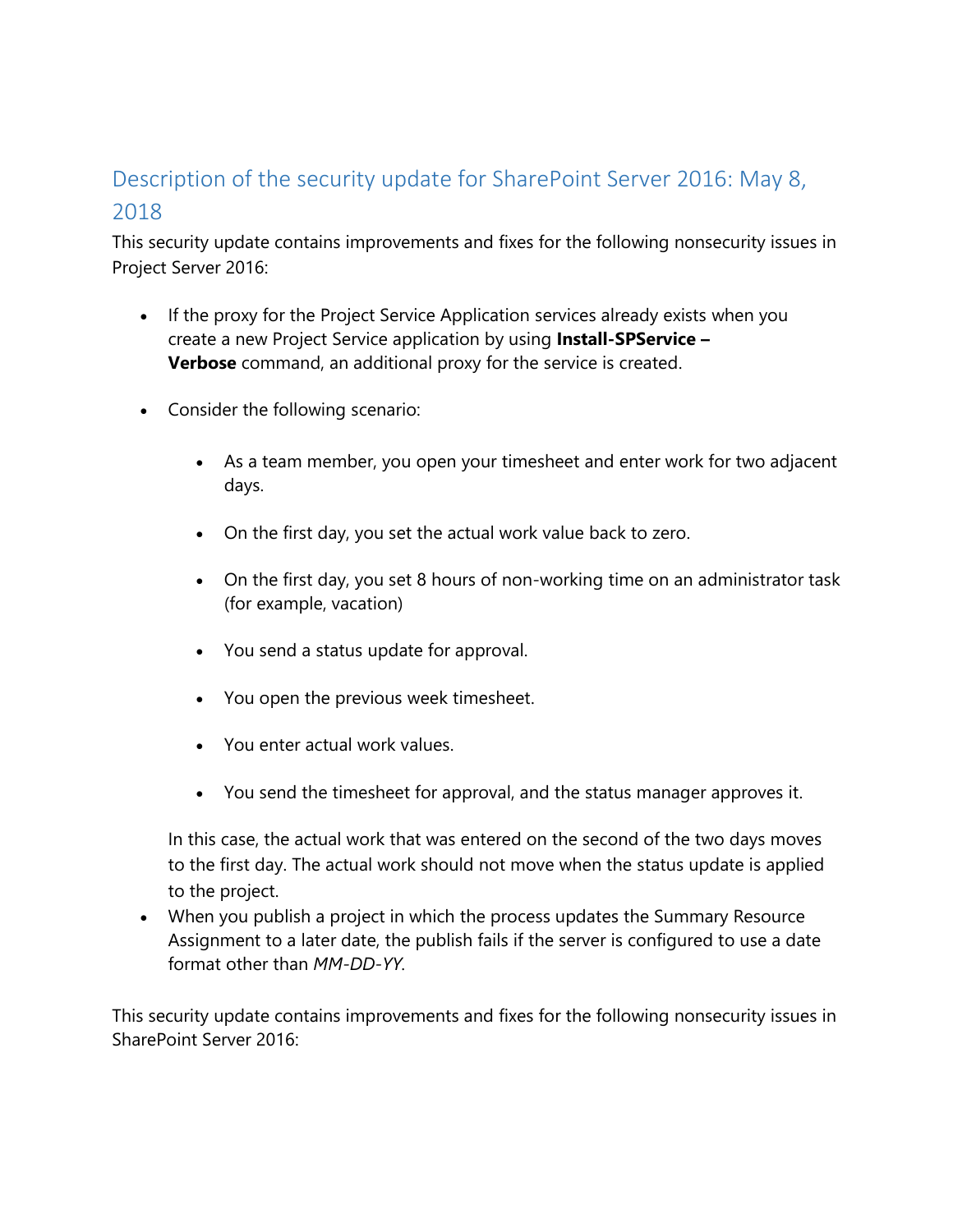- When an item is deleted from the usage analytics caches, the item is now also deleted from the analytics reporting database.
- If you don't have sufficient permission to mount a content database to a farm by using the [Mount-SPContentDatabase](https://docs.microsoft.com/en-us/powershell/module/sharepoint-server/mount-spcontentdatabase) cmdlet, the cmdlet fails and the database is dropped unexpectedly.
- This update introduces the "My Site creation default to OneDrive in Office 365" hybrid feature in SharePoint Server 2016. After you install this update and enable this feature, hybrid-enabled users can have their OneDrive personal sites provisioned in the cloud instead of on-premises. On-premise only users can still have their OneDrive personal sites provisioned on-premises.
- You cannot use the SharePoint Term Store Management UI in browsers other than Internet Explorer.
- The WebPart.ZoneID property is unavailable in the Web Part information.
- SharePoint emails that are longer than 1,000 characters could become corrupted at the 1,000-character position. Depending on what content happens to be at that position, the corruption could be minor (corrupted text) or severe (broken HTML markup).
- This update fixes the following three issues with the SharePoint Properties Panel:
	- When you save a SharePoint properties panel with required properties for the first time, you cannot find the properties.
	- The DateTime format is assumed to *MM/DD/Y*Y.
	- Drop-down of lookup type is set to *nil* when the label is selected.

<span id="page-4-0"></span>May 8, 2018, update for SharePoint Enterprise Server 2016 (KB4018386) This update fixes the following issue:

- If you don't have the sufficient permission to mount a content database to a farm by using the [Mount-SPContentDatabase](https://docs.microsoft.com/en-us/powershell/module/sharepoint-server/mount-spcontentdatabase) cmdlet, the cmdlet fails and the database is dropped unexpectedly.
- This update contains the following improvements: